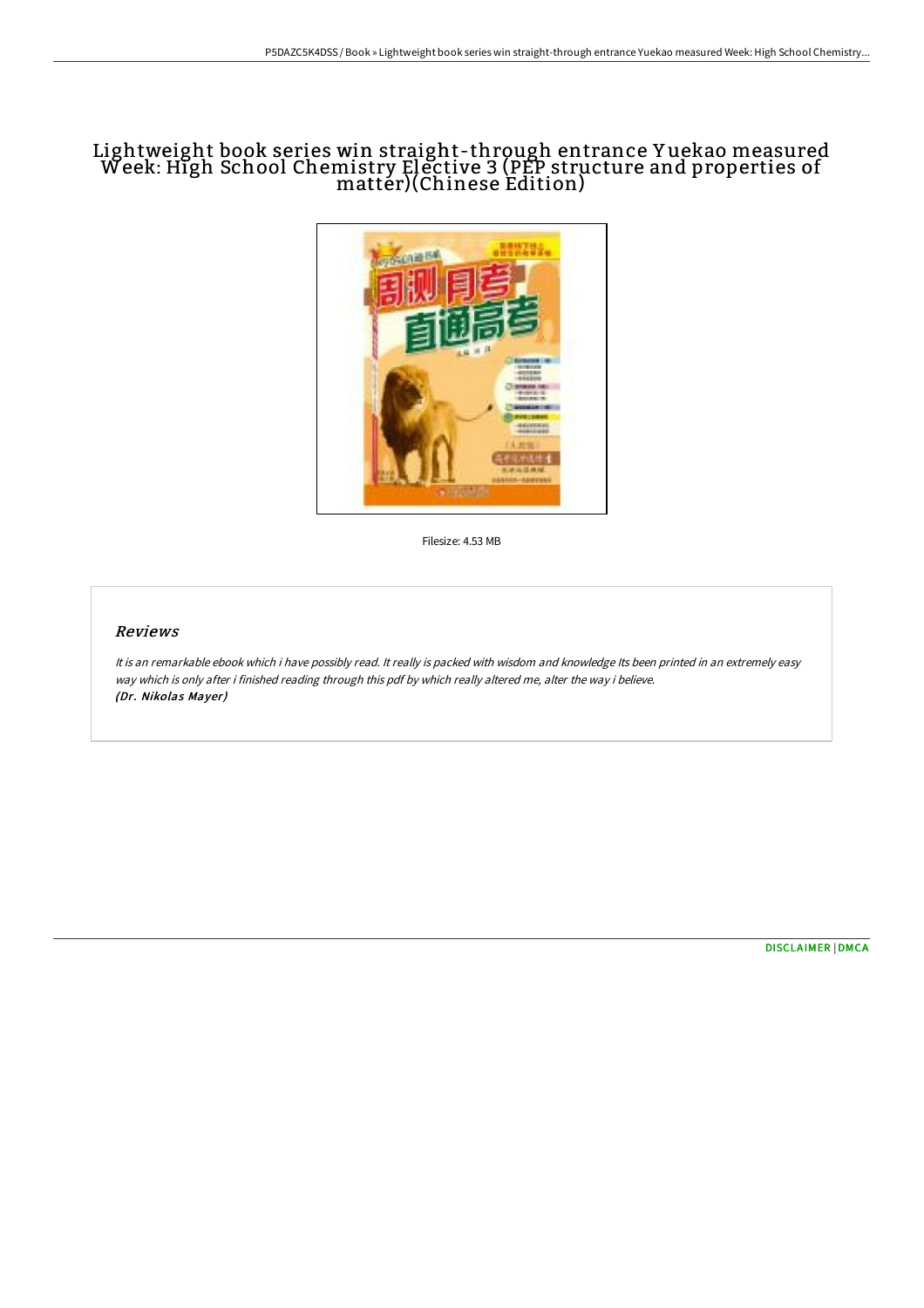## LIGHTWEIGHT BOOK SERIES WIN STRAIGHT-THROUGH ENTRANCE YUEKAO MEASURED WEEK: HIGH SCHOOL CHEMISTRY ELECTIVE 3 (PEP STRUCTURE AND PROPERTIES OF MATTER) (CHINESE EDITION)



To get Lightweight book series win straight-through entrance Yuekao measured Week: High School Chemistry Elective 3 (PEP structure and properties of matter)(Chinese Edition) PDF, you should access the button listed below and save the document or get access to additional information which are in conjuction with LIGHTWEIGHT BOOK SERIES WIN STRAIGHT-THROUGH ENTRANCE YUEKAO MEASURED WEEK: HIGH SCHOOL CHEMISTRY ELECTIVE 3 (PEP STRUCTURE AND PROPERTIES OF MATTER)(CHINESE EDITION) book.

paperback. Book Condition: New. Pub Date: 2014-09-01 Pages: 116 Language: Chinese Publisher: Beijing University Press lightweight straight winning book series: Monthly survey Yuekao straight entrance exam according to the requirements described in the test sites scattered in the daily learning. in order to test sites examinations of maintaining the status quo. so that students in advance to prepare for college entrance exams to understand the requirements of Proposition trends. common testing questions. targeted learning. t.

짣 Read Lightweight book series win [straight-through](http://www.bookdirs.com/lightweight-book-series-win-straight-through-ent-4.html) entrance Yuekao measured Week: High School Chemistry Elective 3 (PEP structure and properties of matter)(Chinese Edition) Online B Download PDF Lightweight book series win [straight-through](http://www.bookdirs.com/lightweight-book-series-win-straight-through-ent-4.html) entrance Yuekao measured Week: High School

Chemistry Elective 3 (PEP structure and properties of matter)(Chinese Edition)